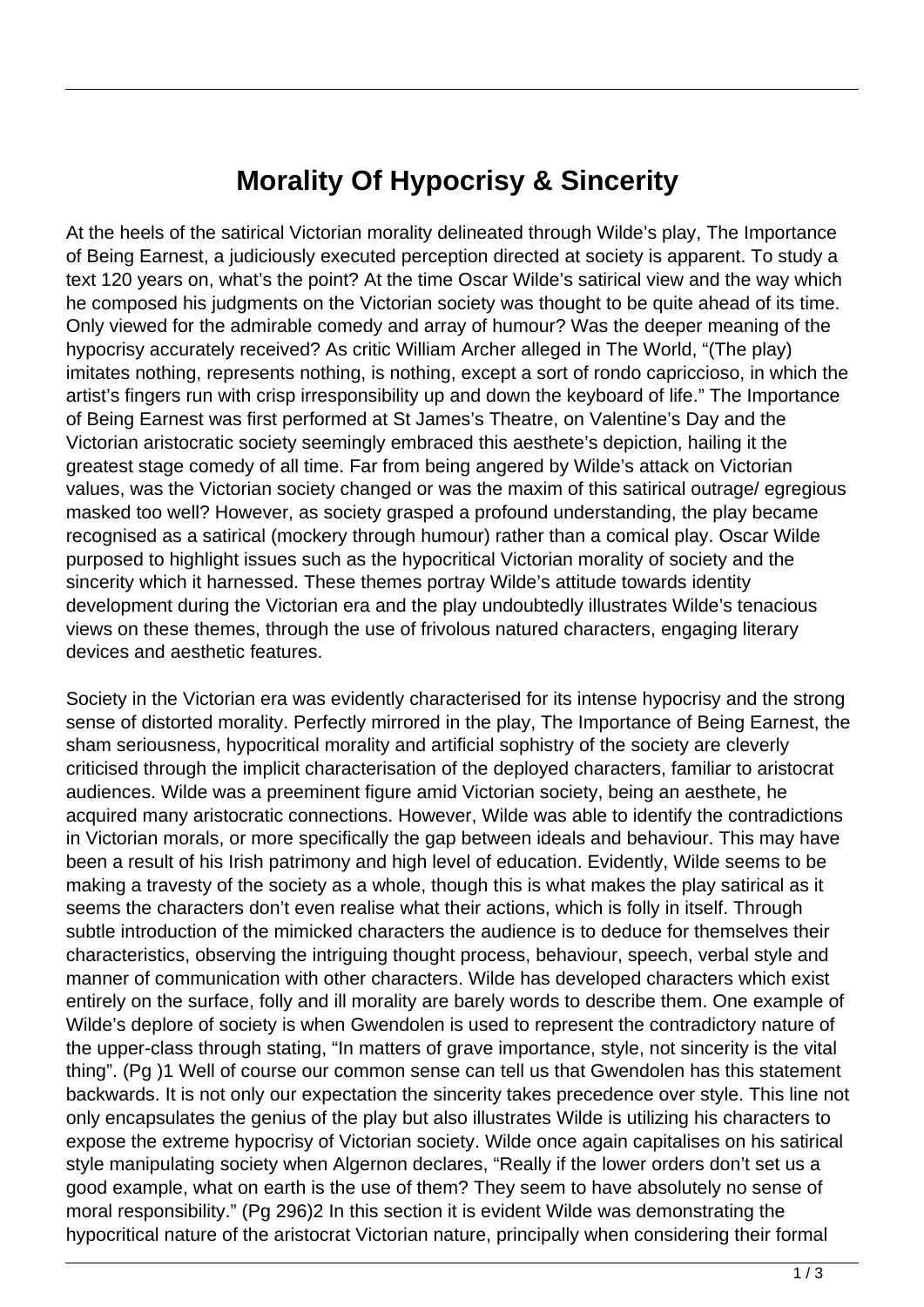relationships with the lower societal classes, such as the servants in this instance. Was Wilde in scripting a sardonic at the fourfold of the society? Nonetheless, the play seemingly captivated the masses. It is evident that through the use of refined characterisation Wilde had the ability to demonstrate his perspective of the hypocrisy ever so substantial in the Victorian society.

During the Victorian era the reality of a hypocritical society, was more evident than ever. As Wilde once aforesaid, "The truth is rarely pure and never simple. Modern life would be very tedious if it were either". (Kloeppel, 2003)3 Wilde's philosophy is strongly evident throughout the play, with his perspective insidiously shaming the hypocrisy of the Victorian era and the sincerity which it bestowed, with the preeminent focus on what society deemed correct and what really possessed this selection of patrician characters. Is it possible Wilde so heavily questioned the attitudes of society, not for comedy as it was believed, but rather to display a much more significant prospect? However, Wilde unmistakably demonstrates that despite being an aesthete himself, he was strongly opposed to the values this denomination exercised. Wilde's ingenious use of his artistic sensibilities, palpable through the extensive use of language devices, he has pointed out the cretinism of building an identity entirely through hypocrisy and the significant sincerity. As Gwendolen proclaims, "We live, as I hope you know, Mr. Worthing, in an age of ideals" (Pg 10)4, this witty line in itself is just one of the many paradoxes Wilde has employed to fustigate the melodramas of the 19th century. Wilde's use of parodies, seems contradictory but presents truth, has a metaliterary tendency. Via imitating and distorting the play, laying bare the conventions, pulling the audience out of the represented world, making them aware of the means and methods of presentation. Wilde also uses inversions of language, including unexpected reversals or clichés and truisms, to develop identities through hypocrisy. Algernon perfectly depicts this remarking, "Divorces are made in Heaven" (Pg 297??)5, a version of the cliché, "Marriages are made in Heaven". It would be logical to believe Wilde's inversion aims is to subvert conventional morality. Similarly, during the final act, Wilde once again inverts conventional morality when Jack proclaims it "a terrible thing" (Pg )6 for a man to discover that he's been telling the truth all his life. Wilde's craftily structured technique of inverted logic allows stark criticism of the hypocritical Victorian morality, while seemingly still maintaining a satirical context.

Of course, one would never contemplate this idea of hypocrisy to bring forth identity would be seen in our modern-day world. Society was relentlessly pointed out by Wilde for its dictation of right and wrong, despite never actually conforming to these assertions. So, have we changed? Rather, they could just be our cultural norm, oblivious to man. Begin to question the ways of modern-day society it becomes undeniably apparent just how similar to two epochs in time really are. With technology presenting itself as an in expendable factor of life each, day increasingly proves its link with the nostalgia of the past. In out modernistic society there is an accumulation of social networks, enabling individuals to connect around the globe. What are these applications used for you might ask? Well in simplistic terms for influencers and idealist to contrive society by a satirical morality, which they themselves do not fasten to. This insincerity is hypocritical and, in a sense, manipulative. As a former influencer once commented, "Social media is our stage, and our audience is only filled with our claims, which we cannot hold true to", proving the hypocritical nature of our modern culture. In this way, The Importance of Being Earnest, is just as relevant to contemporary society as it was 120 years prior. Despite this, society today does not appear as it did then, as humanity works towards unity, bringing all together as one.

Ultimately, after 120 years we can concede the play still holds a relevant message which society